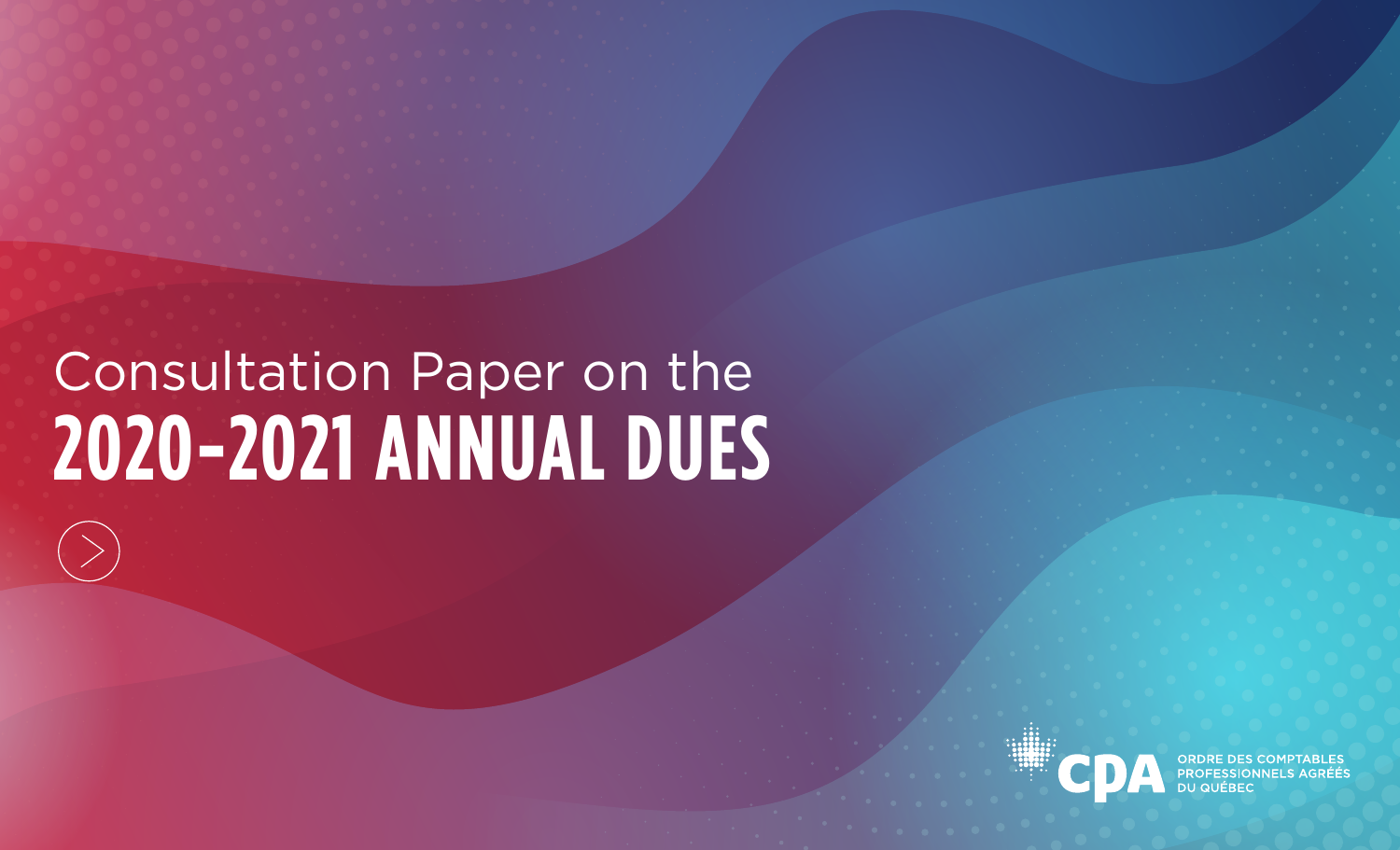## TABLE OF **CONTENTS**

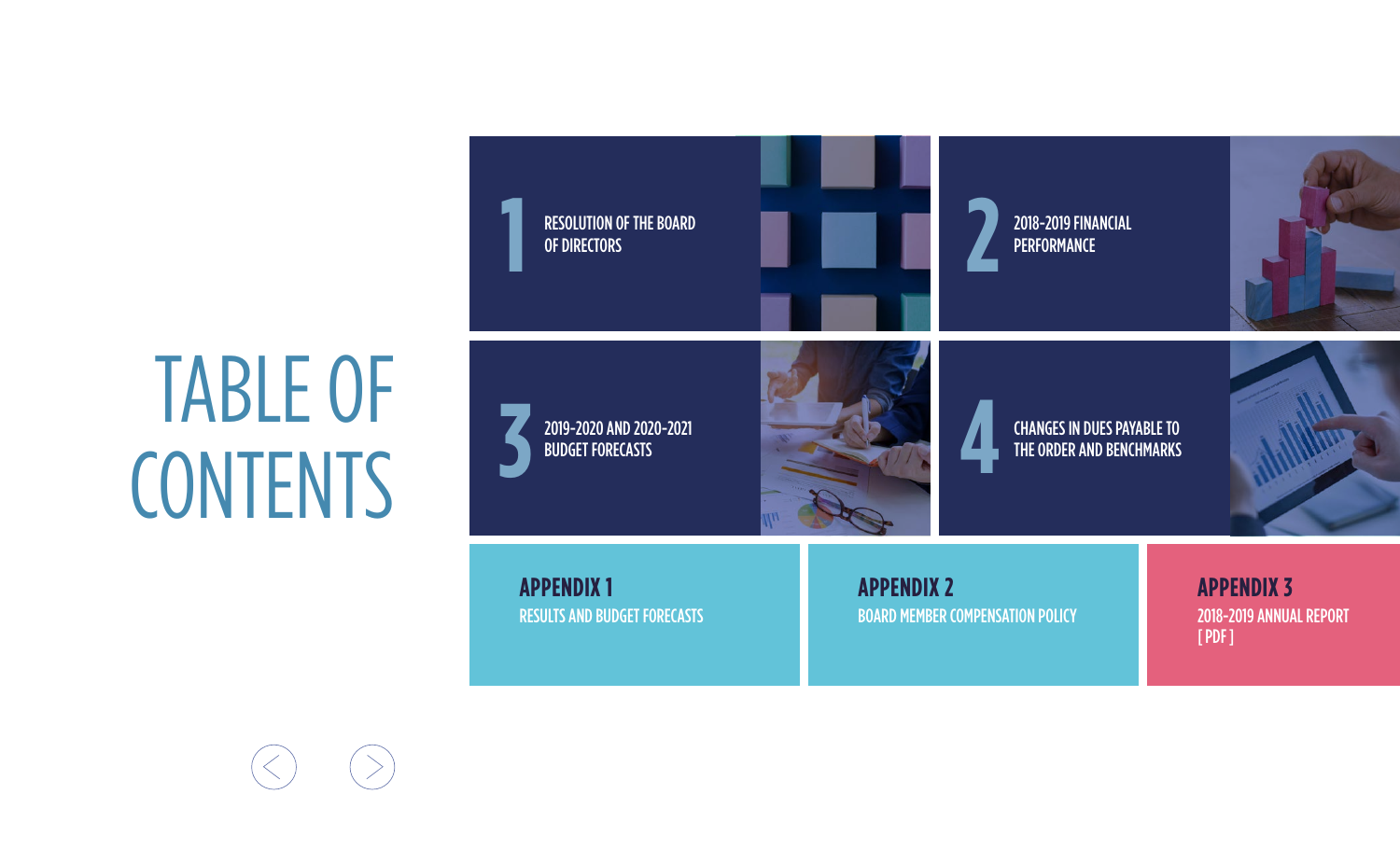## **1** RESOLUTION OF THE BOARD OF DIRECTORS



### **Excerpt from the minutes of the regular Board of directors meeting held on June 13, 2019**

#### **Adoption of the draft resolution on the 2020-2021 annual dues of Order members**

Based on the facts presented, the Board of directors PASSED THE FOLLOWING RESOLUTION:

**WHEREAS** in accordance with sections 85.1 and 103.1 of the *Professional Code*, the Board of directors shall, before setting the annual dues for Order members for the 2020-2021 fiscal year, consult with members on this matter 30 days before the Annual General Meeting and during the Annual General Meeting;

**WHEREAS** the first consultation will take place from July 26 to September 5, 2019;

**WHEREAS** the recommendations of the Audit committee and the Executive committee.

#### **On a motion duly seconded, IT WAS UNANIMOUSLY CARRIED:**

TO ADOPT the attached draft resolution setting the annual member dues for the 2020-2021 fiscal year for member consultation purposes;

TO COMMUNICATE this draft resolution and the documents required under section 103.1 of the *Professional Code* and TO CONSULT with members on the amount of annual dues for the 2020-2021 fiscal year.

| CA 2019/2020                                                    | 802 | <b>ADOPTED</b> |  |
|-----------------------------------------------------------------|-----|----------------|--|
| Draft resolution on the 2020-2021 annual dues for Order members |     |                |  |

**WHEREAS** the Audit committee, the Executive committee and the Board of directors reviewed the 2020-2021 budget directions;

**WHEREAS** the Audit committee, the Executive committee and the Board of directors obtained all the necessary explanations;

**WHEREAS** in accordance with the *Professional Code*, the annual dues for the 2020-2021 fiscal year are set by the Order's Board of directors, following a consultation of members in general meeting and after considering the comments received as part of the member consultation held at least 30 days before the meeting;

**WHEREAS** the Order's annual dues increase strategy is based on the Consumer Price Index (CPI);

**WHEREAS** the new fund balance management policy approved by the Board of directors in November 2018;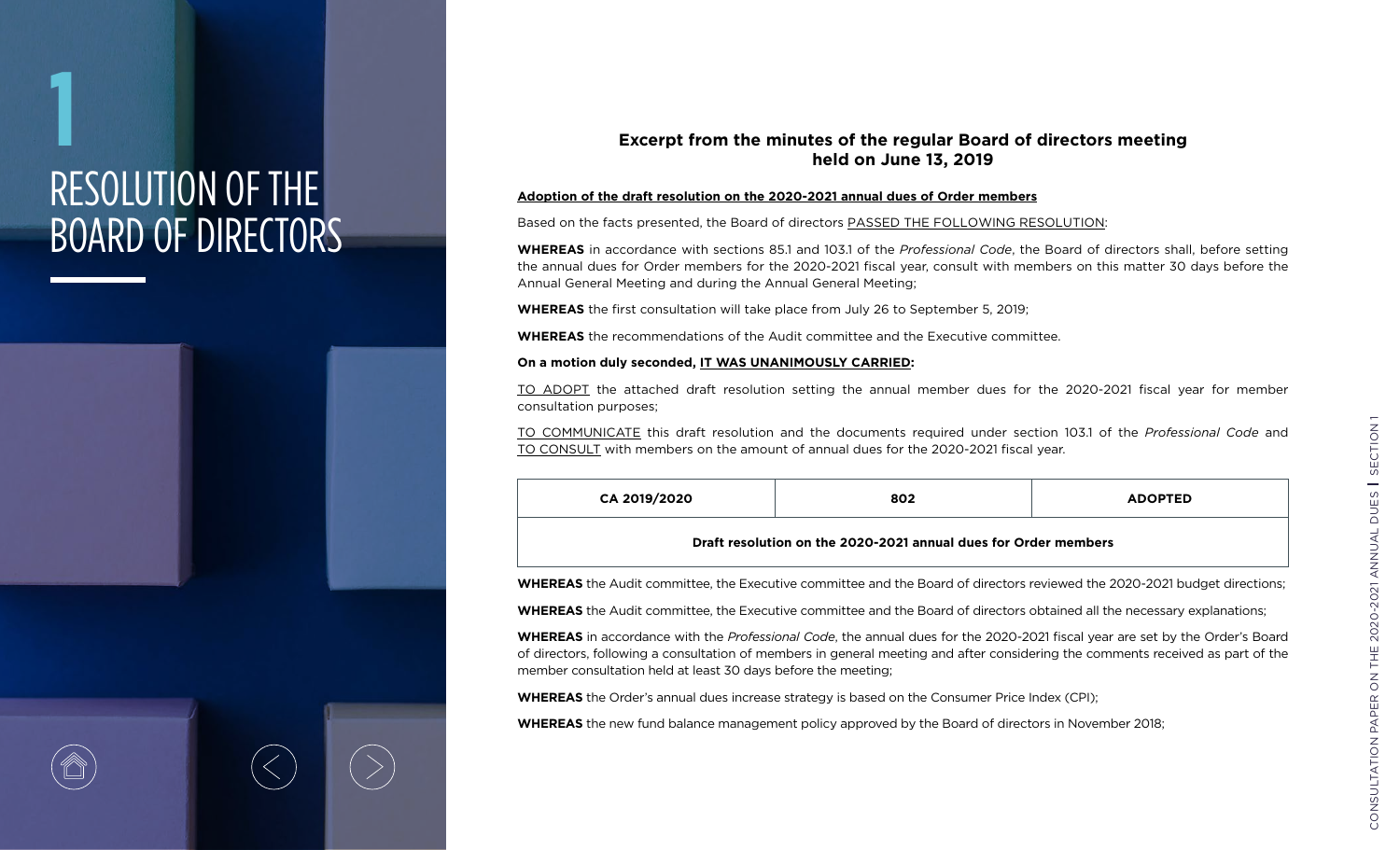## **1** RESOLUTION OF THE BOARD OF DIRECTORS (CONT.)



**WHEREAS** it was determined that the unrestricted fund balance should be within the range of 8% and 25% of total annual expenses, ensuring that the Order has the flexibility it needs to meet its current obligations, face the unexpected and seize opportunities;

**WHEREAS** the surplus for the 2018-2019 fiscal year enables the Order to increase the unrestricted fund balance to total expenses ratio more quickly than anticipated and thus reach the midpoint of the target range as at March 31, 2019;

**WHEREAS** the 2019-2020 budget and 2020-2021 budget forecasts, with no dues increase, enable the Order to maintain the unrestricted fund balance to annual expenses ratio at the midpoint of the target range;

**WHEREAS**, given these considerations, no dues increase is recommended for the 2020-2021 fiscal year;

**WHEREAS** the Audit committee and the Executive committee recommend the status quo regarding the dues for the different member categories for the 2020-2021 fiscal year.

### **On a motion duly seconded, IT WAS CARRIED:**

TO MAINTAIN the dues for the 2020-2021 fiscal year at the same level as in 2019-2020 for the different member categories:

| "Member"                                                  | No increase, the annual dues remain at \$945.                                  |
|-----------------------------------------------------------|--------------------------------------------------------------------------------|
| "Professor or lecturer"                                   | No increase, the annual dues remain at \$472.50<br>(50% of the "member" dues). |
| "Retired member with no income"                           | No increase, the annual dues remain at \$141.75<br>(15% of the "member" dues). |
| "Semi-active member with income<br>of less than \$25,000" | No increase, the annual dues remain at \$283.50<br>(30% of the "member" dues). |

TO SET March 15, 2020 as the deadline for paying the annual dues for the 2020-2021 fiscal year.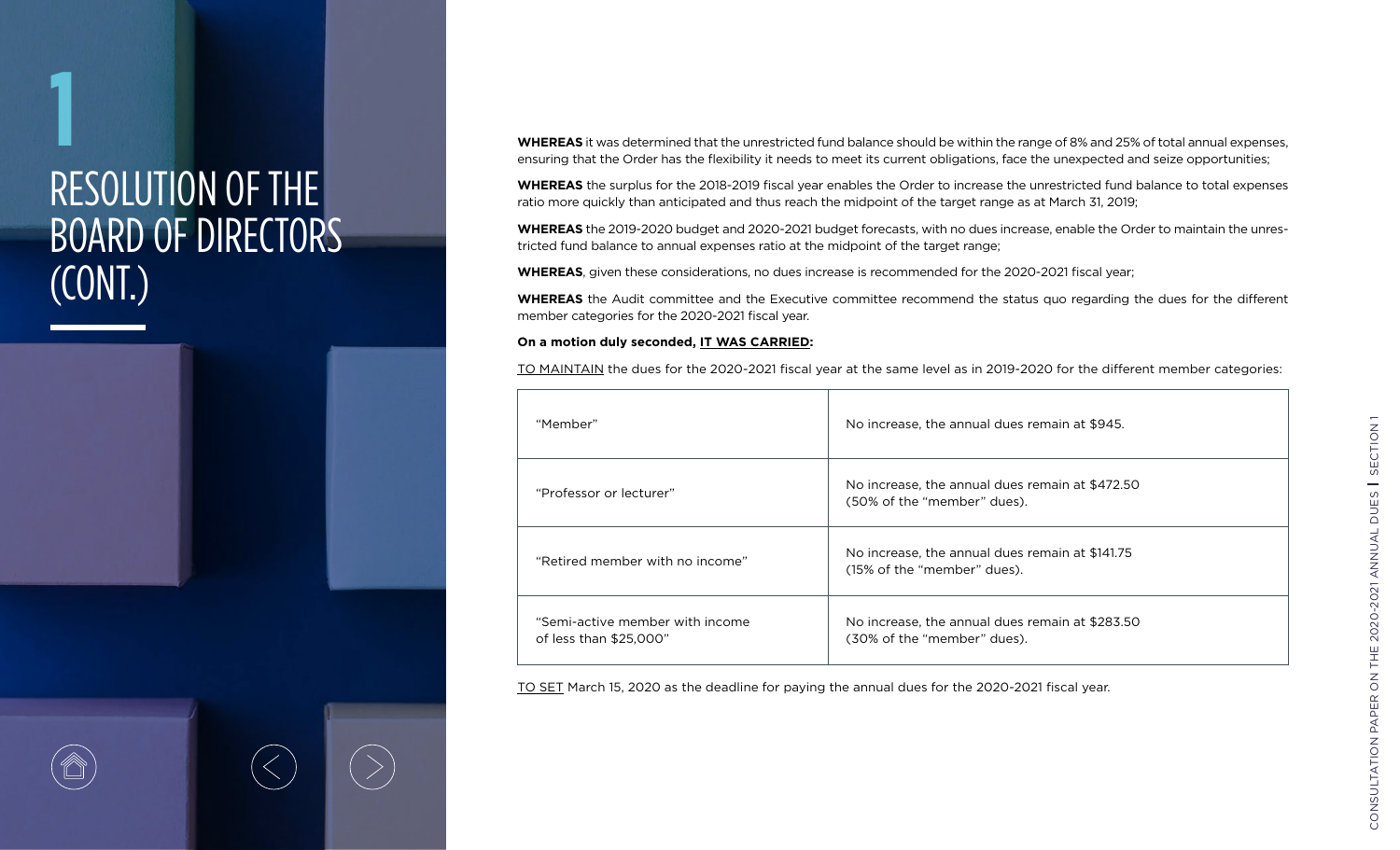## **2** 2018-2019 FINANCIAL PERFORMANCE

Ő

The Order has an adequate financial framework to carry out its mission to protect the public and its strategic plan. Whether direct or indirect, the expenses it incurs are all for purposes of protecting the public, with the Order always seeking to optimize the use of its resources.

The surplus generated at the end of the 2018-2019 fiscal year provides the flexibility the Order needs to meet its obligations, face the unexpected and seize opportunities. This surplus is primarily attributable to higher than forecasted revenues generated by professional development activities and investments, as well as savings in employee salaries.

The increase in revenue from professional development activities is mainly due to the fact that 2018-2019 marked the

third and final year of the compulsory continuing education cycle. Many members took advantage of this last year to catch up on their training hours to meet the regulatory requirements. In addition, continuing the trend seen in the previous year, variable costs decreased as a result of members' growing tendency to favour e-learning activities and training materials in electronic format.

Moreover, the performance of financial markets over the last few months had a positive effect on the Order's investment income.

Lastly, hiring delays caused by the labour shortage resulted in a decrease in employee salaries.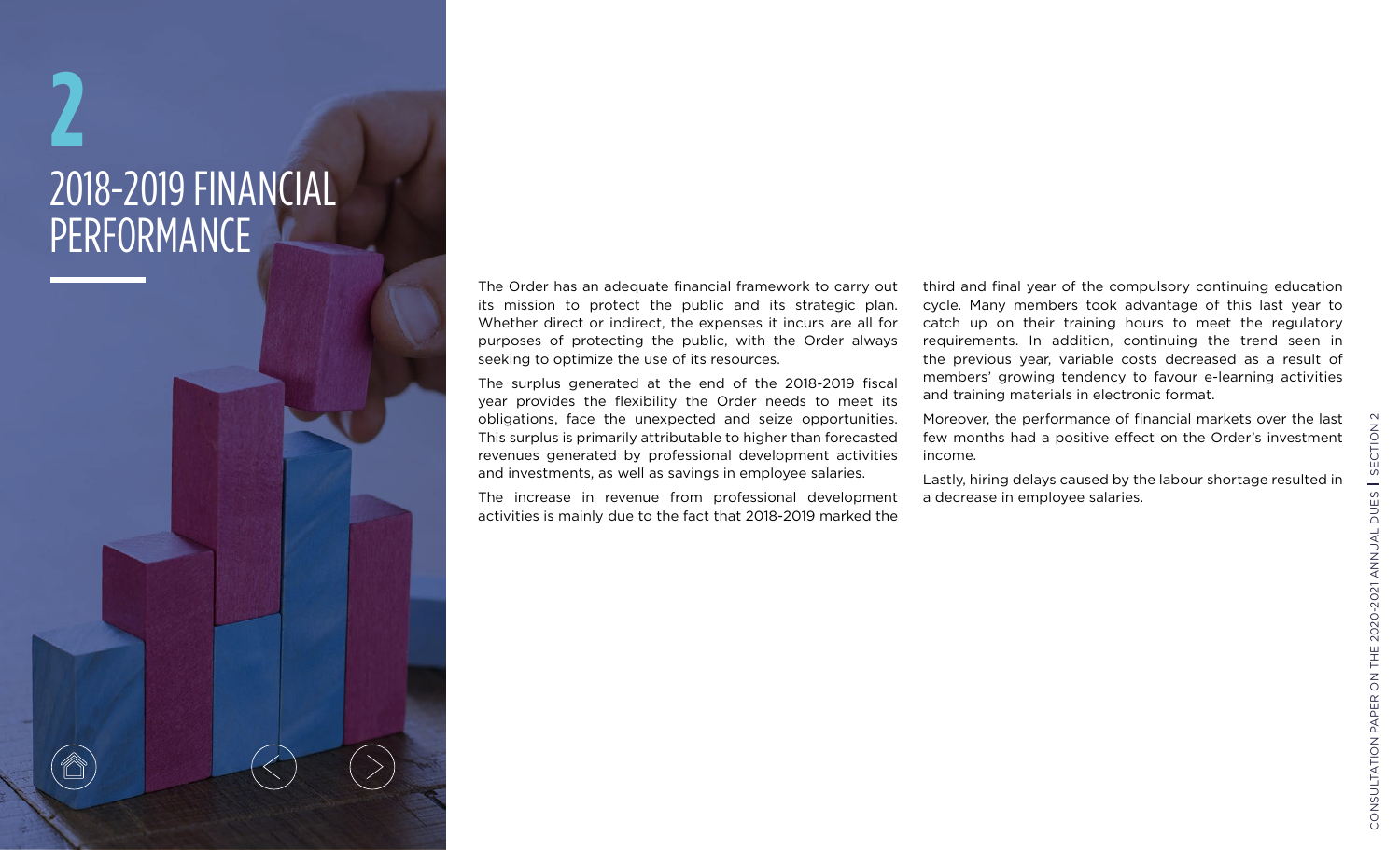# **3** 2019-2020 AND 2020-2021

BUDGET FORECASTS The November 2018, the Board of directors approved a new<br>fund balance management policy to ensure that each of the fund balance management policy to ensure that each of the funds is capitalized to meet their respective needs. Thus, the unrestricted fund balance, comprised of the surplus generated from day-to-day operations and not restricted to any other fund, should be within the range of 8% to 25% of total annual expenses. This target was established based on the findings of a comparative analysis of the range established by several other large professional orders and several CPA bodies in other provinces. It will enable the Order to maintain an adequate level of net assets to ensure it is responsibly and efficiently managed.

> The surplus for the 2018-2019 fiscal year enables the Order to increase the unrestricted fund balance to total expenses ratio more quickly than anticipated and thus reach the midpoint of the target range as at March 31, 2019. Therefore, the Order is in a better position to deal with unforeseen events and continue to invest in updating the professional development business model, accelerating the digital transformation and enhancing the CPA Professional Education Program.

Annual dues are by far the Order's largest revenue source. A demographic analysis by the actuarial firm Normandin Beaudry shows that the number of active members (membership excluding retired members) will stagnate in the years ahead. Under these conditions, since the Order cannot count on a growing membership, the only solution is to increase the annual dues. Accordingly, the Order developed a revenue growth strategy based on the Consumer Price Index to cover the normal increase in expenses.

However, the outstanding results achieved during the 2018-2019 fiscal year, combined with the replenished unrestricted fund balance, will help cover the normal increase in expenses for 2020-2021. Exceptionally, the Order is therefore able to propose a dues freeze for 2020-2021, while maintaining the unrestricted fund balance at a level sufficient to achieve its budget and strategic objectives.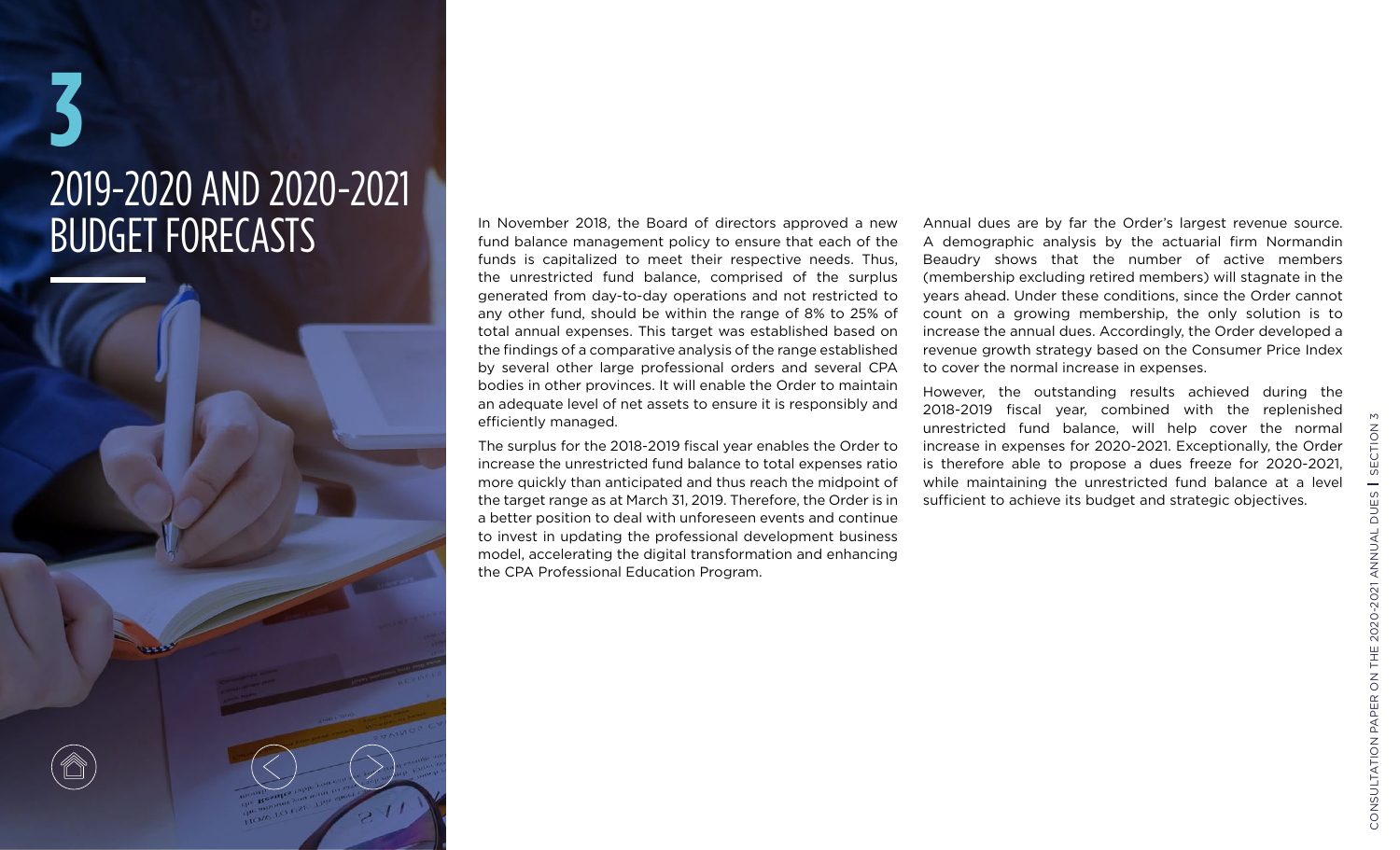## CHANGES IN DUES PAYABLE TO THE ORDER AND BENCHMARKS

In 2012-2013, at the time of unification, the average dues for the three legacy orders were \$909. The first harmonized dues were set at \$840, i.e. \$69 less than the average, in 2013-2014. Since then, the dues have increased at almost the same rate as the CPI to now stand at \$945. Following the Board of directors' draft resolution, the dues would remain at \$945 for 2020-2021.

### **CHANGES IN ANNUAL DUES SINCE THE UNIFICATION OF THE PROFESSION**



CONSULTATION PAPER ON THE 2020-2021 ANNUAL DUES 1 SECTION 4 CONSULTATION PAPER ON THE 2020-2021 ANNUAL DUES Section 4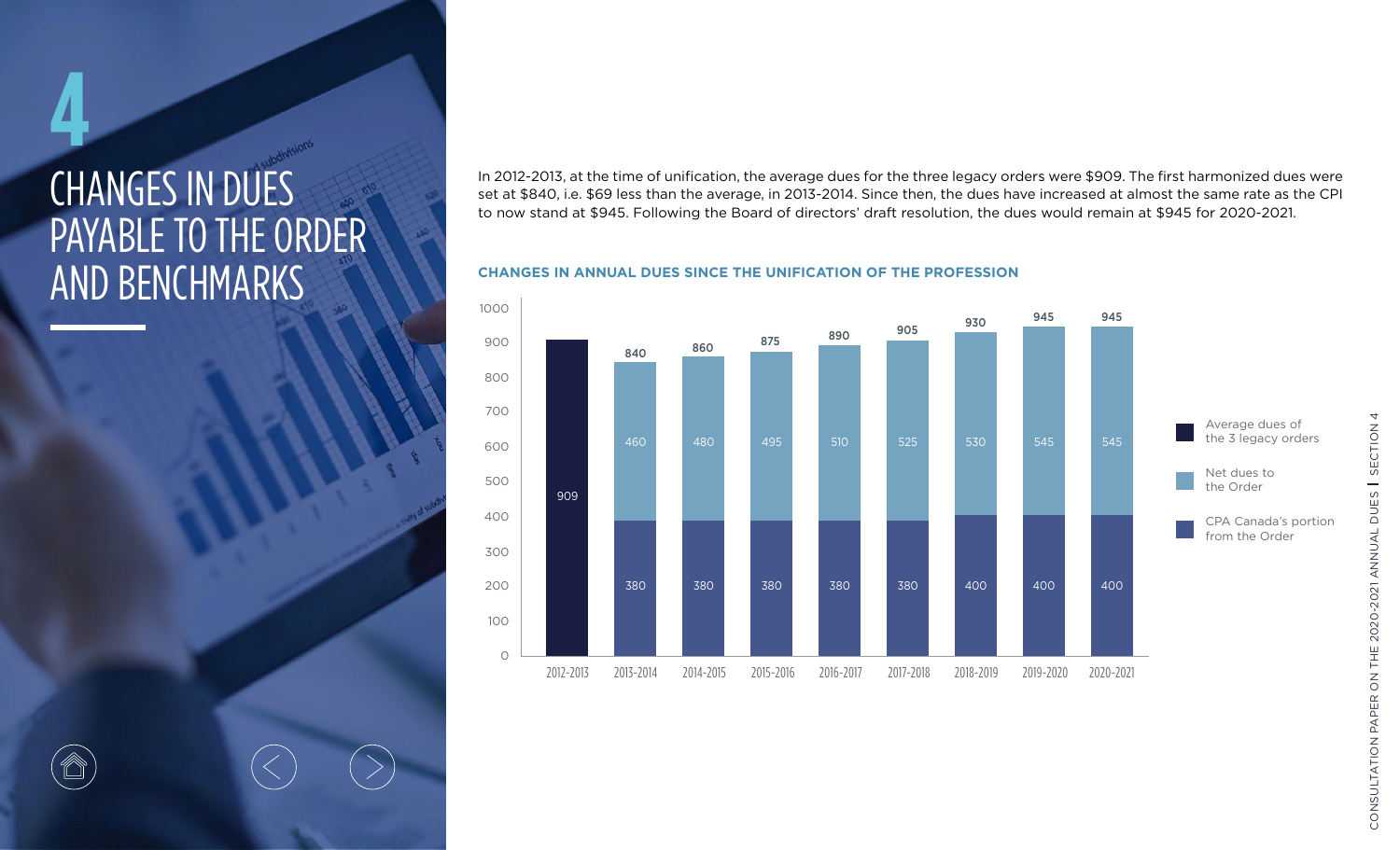## **4** CHANGES IN DUES PAYABLE TO THE ORDER AND BENCHMARKS (CONT.)

As shown in the tables below, Quebec CPA dues compare favourably with regular member dues of other large professional orders and CPA dues in other Canadian provinces.

### **REGULAR MEMBER DUES IN VARIOUS PROFESSIONAL ORDERS IN QUEBEC IN 2019-2020**

| <b>Profession</b> | <b>Basic</b><br>mandatory dues | Number of members<br>rounded to nearest thousand<br>as at March 31, 2018 |
|-------------------|--------------------------------|--------------------------------------------------------------------------|
| Physicians        | \$1,595                        | 23,000                                                                   |
| Lawyers           | \$1,503                        | 27,000                                                                   |
| <b>Notaries</b>   | \$1,562                        | 4,000                                                                    |
| Pharmacists       | \$1,101                        | 9,000                                                                    |
| <b>CPAs</b>       | \$945                          | 39,000                                                                   |
| Engineers         | \$430                          | 64,000                                                                   |
| <b>Nurses</b>     | \$371                          | 75,000                                                                   |

### **CPA DUES IN QUEBEC AND THE REST OF CANADA IN 2019-2020**

| <b>Province</b>         | Dues -<br><b>Regular member</b> | <b>Number of members</b><br>rounded to nearest thousand<br>as at March 31, 2018 |
|-------------------------|---------------------------------|---------------------------------------------------------------------------------|
| Manitoba                | \$1,005                         | 7.000                                                                           |
| Ontario                 | \$980                           | 90,000                                                                          |
| Alberta                 | \$985                           | 29,000                                                                          |
| <b>British Columbia</b> | \$950                           | 35,000                                                                          |
| Quebec                  | \$945                           | 39,000                                                                          |



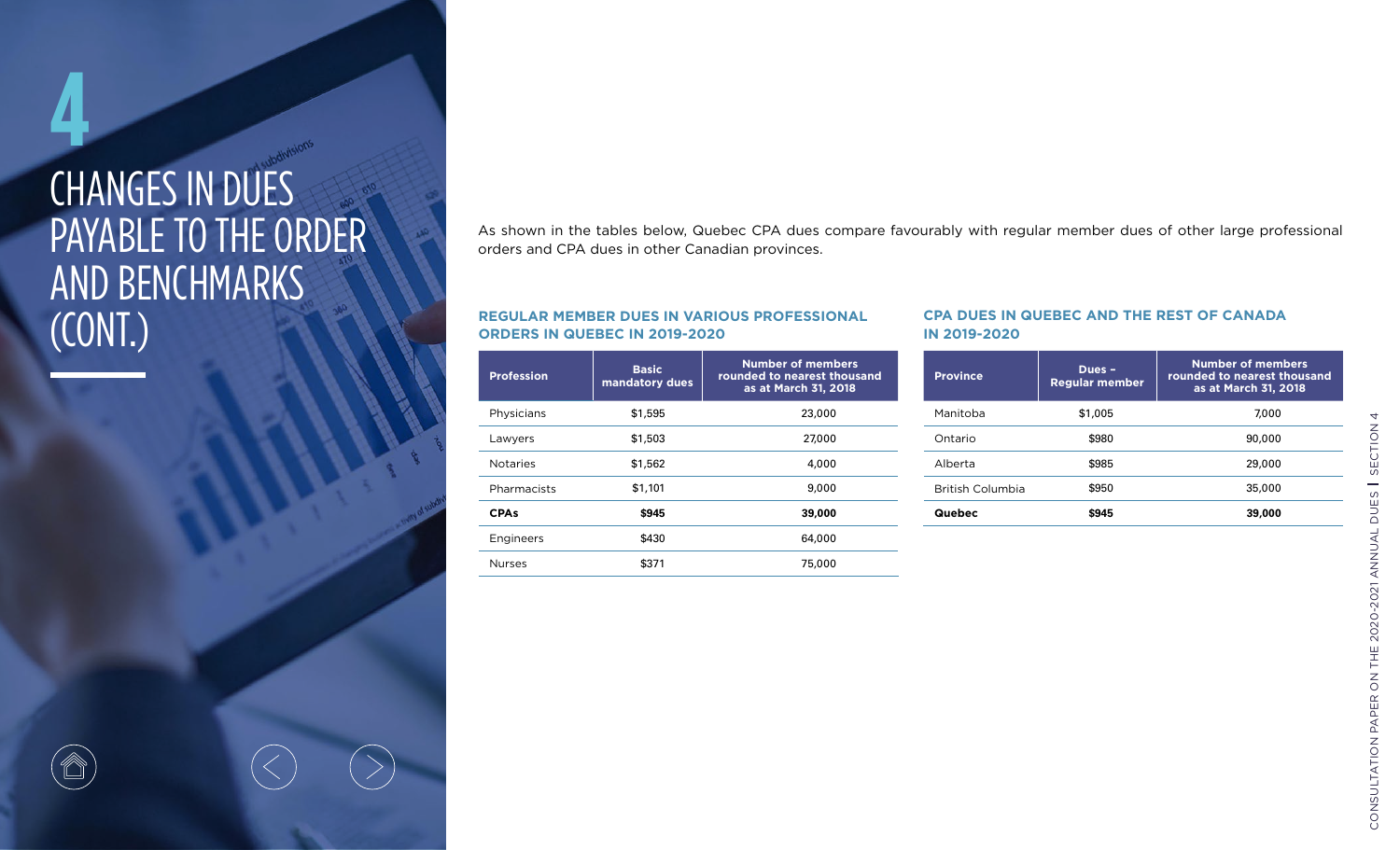### **APPENDIX 1** RESULTS AND BUDGET FORECASTS

**WEFOAEE** 

**SB'LE** 

|                                                                            | March 31, 2019  | March 31, 2020      | March 31, 2021  |  |
|----------------------------------------------------------------------------|-----------------|---------------------|-----------------|--|
|                                                                            |                 | <b>General Fund</b> |                 |  |
|                                                                            | In \$ thousands | In \$ thousands     | In \$ thousands |  |
| <b>REVENUES</b>                                                            |                 |                     |                 |  |
| Dues and registration fees                                                 | 21,397          | 22,154              | 22,238          |  |
| Stewardship of the profession                                              | 15,468          | 15,259              | 15,576          |  |
| Qualification                                                              | 7,651           | 8,136               | 8,340           |  |
| Outreach and visibility                                                    | 2,056           | 2,193               | 2,301           |  |
|                                                                            | 46,572          | 47,742              | 48,455          |  |
| <b>EXPENSES</b>                                                            |                 |                     |                 |  |
| Governance                                                                 | 1,949           | 2,039               | 2,068           |  |
| Stewardship of the profession                                              | 17,290          | 19,146              | 19,276          |  |
| Qualification                                                              | 7,102           | 8,400               | 8,111           |  |
| Public affairs, brand strategy and communications                          | 4,006           | 4,562               | 4,609           |  |
| Outreach and visibility                                                    | 3,720           | 3,770               | 3,698           |  |
| Operating expenses                                                         | 10,067          | 10,788              | 11,305          |  |
|                                                                            | 44,134          | 48,705              | 49,067          |  |
| <b>EXCESS OF REVENUES OVER EXPENSES</b><br><b>BEFORE INVESTMENT INCOME</b> | 2,438           | $-963$              | $-612$          |  |
| Interest income                                                            | 353             | 300                 | 350             |  |
| Other investment income                                                    | 775             | 525                 | 525             |  |
|                                                                            | 1,128           | 825                 | 875             |  |
| <b>EXCESS OF REVENUES OVER EXPENSES</b>                                    | 3,566           | $-138$              | 263             |  |

**Audited actual results\*** 

**Budget forecasts** 

**Budget forecasts** 

\* The audited financial statements can be viewed in the [2018-2019 annual report](https://cpaquebec.ca/-/media/docs/lordre/a-propos/gouvernance/aga/rapport-annuel-2018-2019_en.pdf ) .